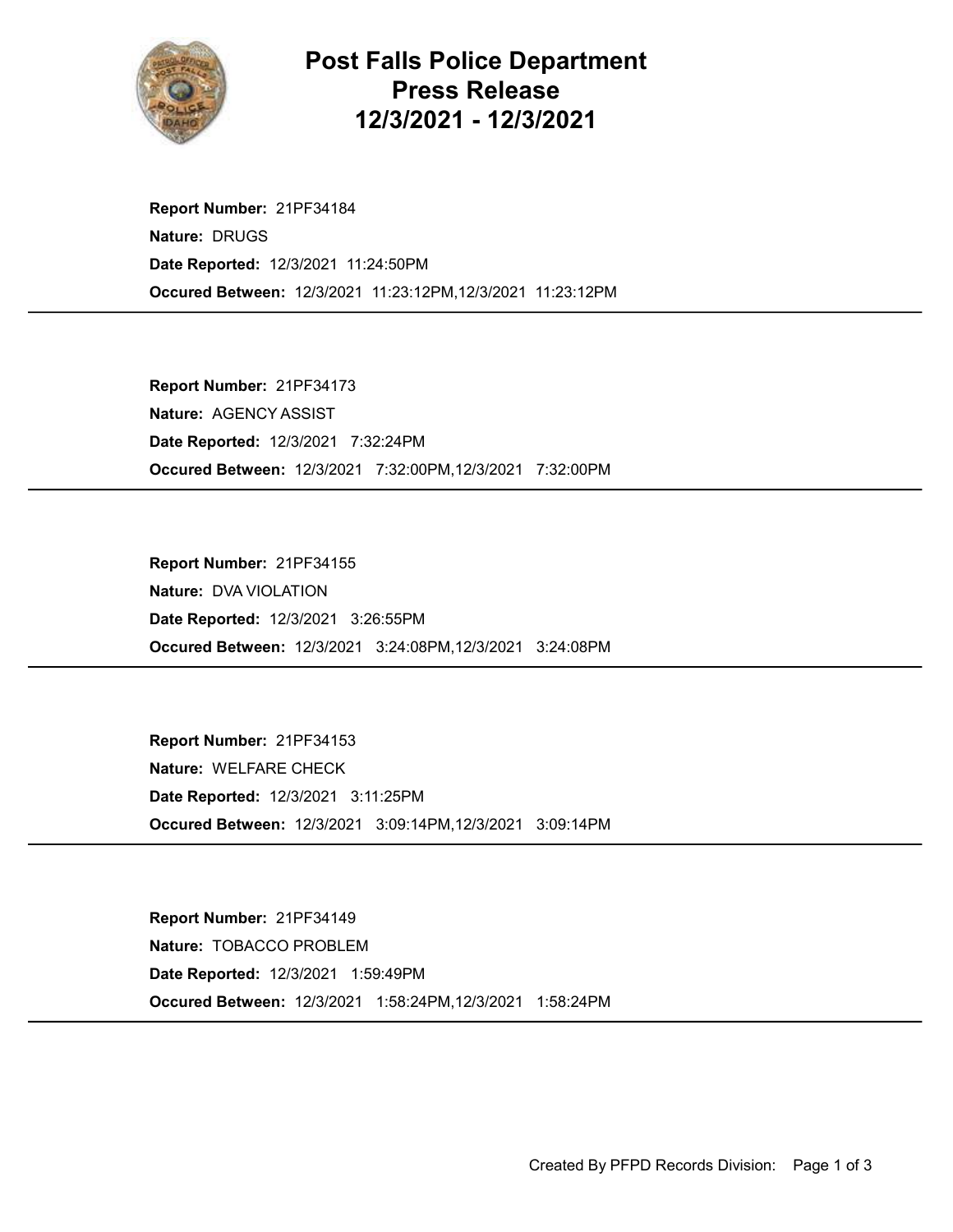Occured Between: 12/3/2021 1:42:50PM,12/3/2021 1:42:50PM Report Number: 21PF34145 Nature: TOBACCO PROBLEM Date Reported: 12/3/2021 1:46:17PM

Occured Between: 11/25/2021 10:00:00AM,11/26/2021 4:00:00PM Report Number: 21PF34127 Nature: FRAUD Date Reported: 12/3/2021 11:48:44AM

Occured Between: 12/3/2021 10:04:42AM,12/3/2021 10:04:42AM Report Number: 21PF34112 Nature: FRAUD Date Reported: 12/3/2021 10:05:28AM

Occured Between: 12/3/2021 5:15:19AM,12/3/2021 5:15:22AM Report Number: 21PF34097 Nature: BURGLARY AUTO Date Reported: 12/3/2021 5:16:09AM

Occured Between: 12/3/2021 3:23:06AM,12/3/2021 3:23:09AM Report Number: 21PF34094 Nature: INTOXICATION Date Reported: 12/3/2021 3:24:51AM

Occured Between: 12/3/2021 1:45:39AM,12/3/2021 1:45:39AM Report Number: 21PF34091 Nature: INFORMATION Date Reported: 12/3/2021 1:48:00AM